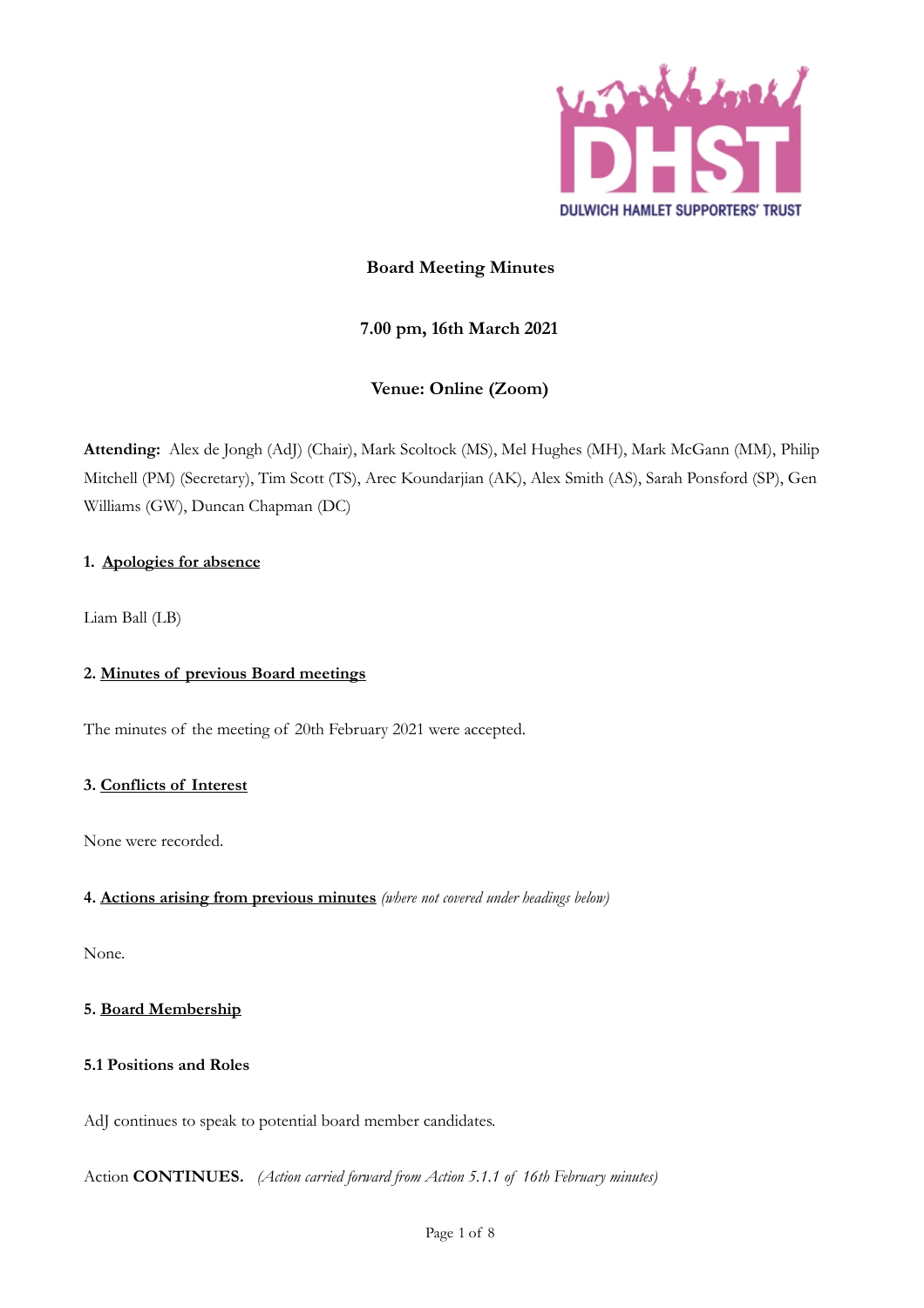#### **ACTION 5.1.1 - MS/AdJ to maintain contact with UK-based candidates**

Further discussion required to agree exactly what form of investment help is required. This may well take some time.

Action **CONTINUES.** *(Action carried forward from Action 5.1.2 of 16th February minutes)*

#### **ACTION 5.1.2 - DC to continue discussion with Investment candidate**

Action **CONTINUES.** *(Action amended from Action 5.1.3 of 16th February minutes)*

# **ACTION 5.1.3 - SP to produce 3 year plan re Board diversity**

#### **5.2 Board Member Development**

Nothing to report.

#### **5.3 Election and Succession Planning**

The draft election and AGM plan was discussed.

Action **CLOSED.** *(Action 5.3.1 of 16th February minutes)*

The Board agreed that the number of seats made available in the election will be the number required to reach the maximum Board size of 12 elected members. (This will be at least four.)

The date of this year's AGM was agreed as 20th July 2021. A schedule leading up to that date (covering the AGM and the Election) was agreed.

The Board agreed that electronic methods should be used for voting and for attendance at the AGM. In 2020, special government legislation allowed AGMs to be held by electronic methods. PM will check whether this is still true for 2021, and whether our Rules and Policies permit this approach anyway.

# **ACTION 5.3.1 - PM to check that an electronic AGM is permitted in 2021**

MH and AS (along with PM as Secretary) were approved as members of the Election Management Group (EMG). Mark Doidge from Whitehawk has again agreed to serve as our external EMG member.

Action **CLOSED.** *(Action 5.3.2 of 16th February minutes)*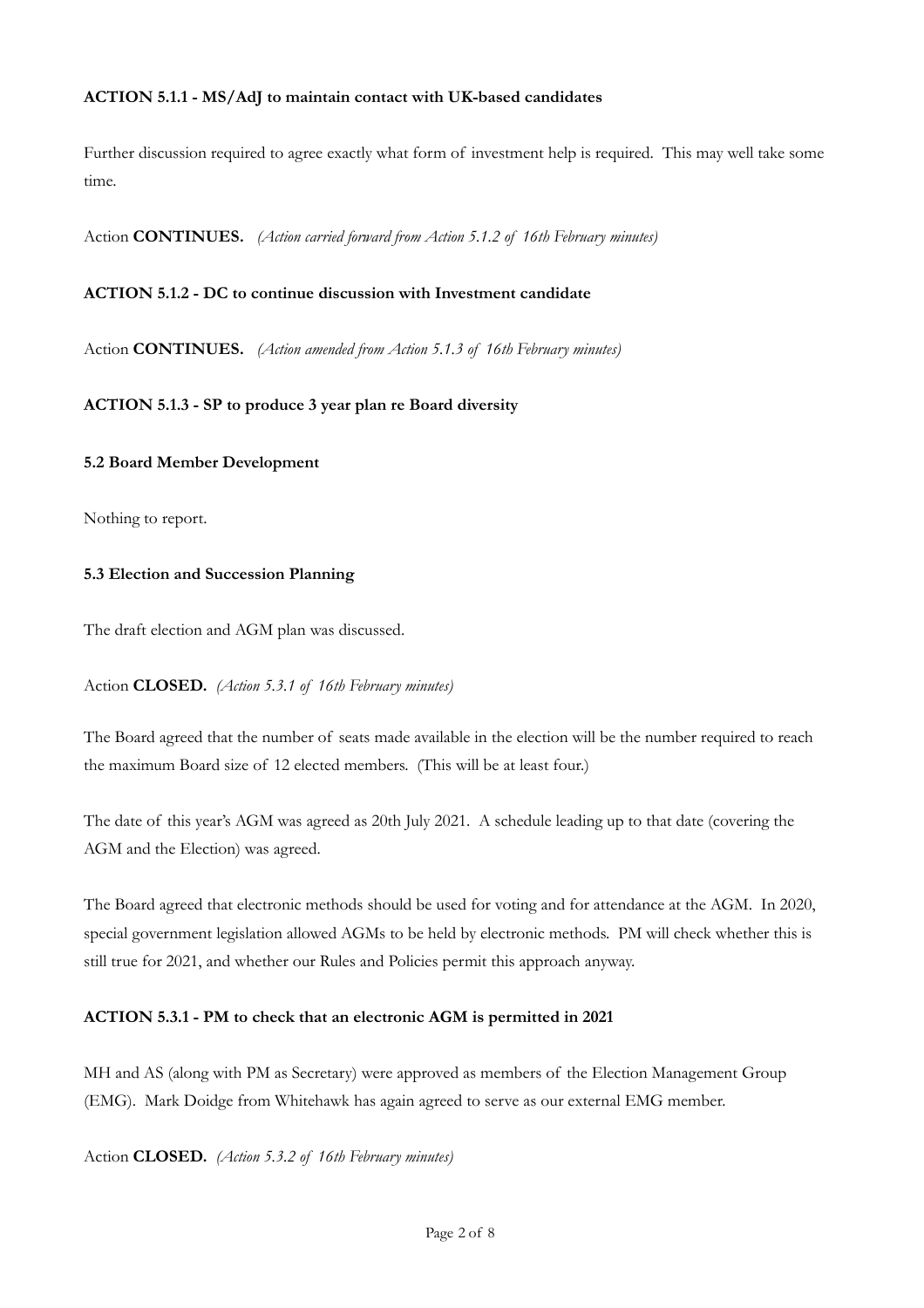All Board Members should consider which role(s) they would like to perform in the future.

Action **CONTINUES.** *(Action carried forward from Action 5.3.3 of 16th February minutes)*

# **ACTION 5.3.2 - All to consider succession planning**

The Board agreed to extend the appointment of PM as Secretary until the end of September 2021. This appointment will ensure that a Secretary is in place in the early months of the incoming Board, while at the same time giving that new Board time to look for other interested parties, as well as to consider whether to offer the post to PM for a further period.

All Board members will consider how to encourage candidates to put themselves forward for election to the Trust Board, with diversity in particular in mind. (EMG members - see above - should not have contact with, nor propose, specific candidates.)

# **ACTION 5.3.3 - All to consider ways of encouraging candidates to stand for election to the Board**

# **6. DHFC Operations**

# **6.1 Report on Club Board Meetings**

Nothing to report.

# **6.2 Issues for Next Club Board Meeting**

Nothing to report.

# **7. Relationship with Club**

# **7.1 Shares in Club**

Ben Clasper has been in touch with TS and ADJ re appropriate engagement between DHFC and DHST. He requested TS to gather best practice from FSA. This was in relation initially to the unsuccessful bid by DHFC for Sport England grants and to how DHST ownership passing the threshold for interest from government and football authorities will be managed. The work is ongoing.

Action **CONTINUES.** *(Action amended from Action 7.1.1 of 16th February minutes)*

# **ACTION 7.1.1 - TS to recontact FSA to seek advice on fundraising options (once AdJ has briefed him)**

# **7.2 Club/Trust Communications**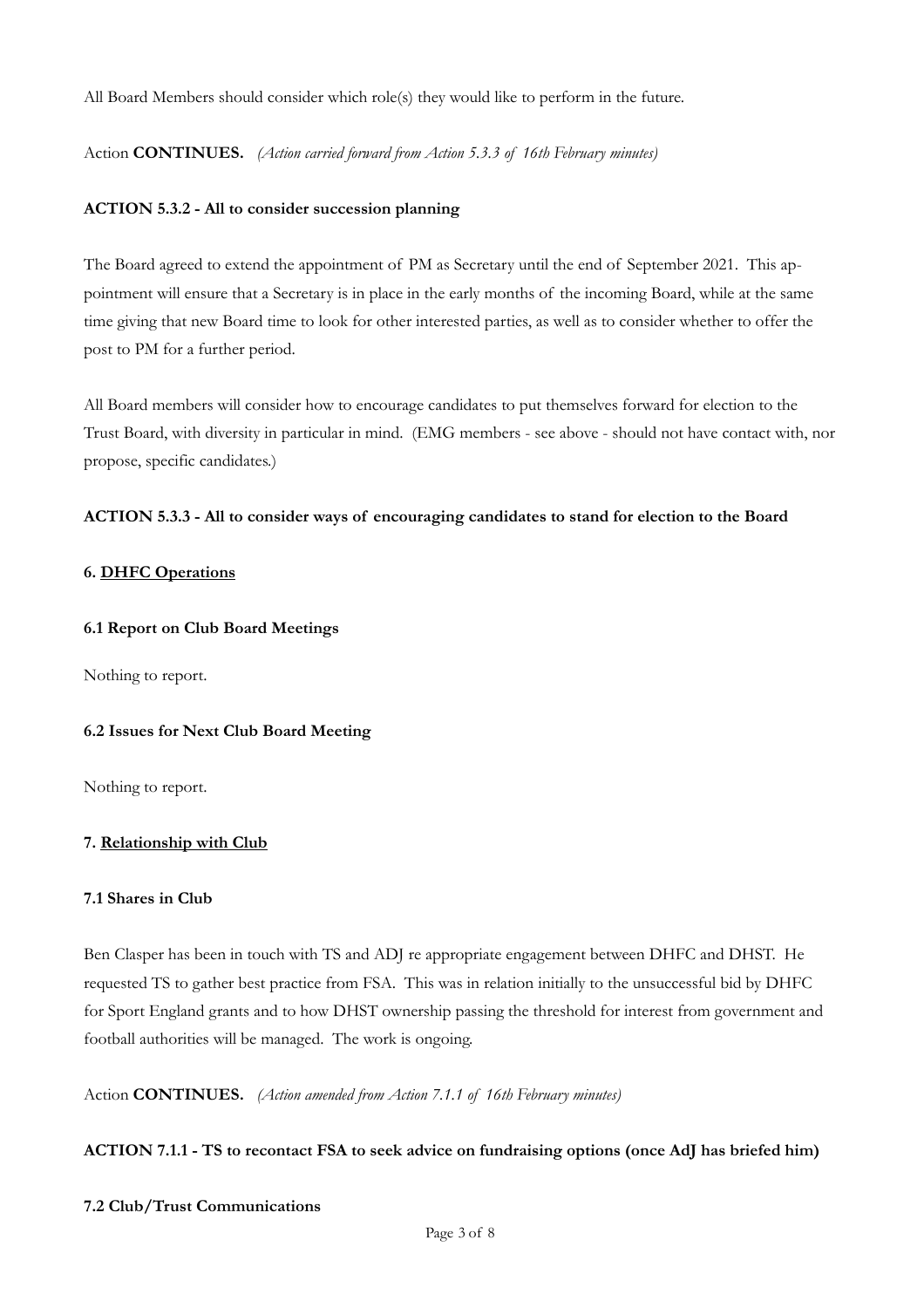The Board discussed a document from the Club Board which covers the Club's vision for the future and budgetary approach in these unusual times. Observations will be fed back to the Club Board by the nominee directors.

The Trust has received a request from the Club for assistance in litter-picking (etc) around the outside of the ground. We agreed to publicise the request, but the Club should arrange and lead the activity, within COVID restrictions.

# **7.3 Seats on Club Board and Positions on Club Committees**

Nothing to report.

#### **7.4 Planning Issues**

Nothing to report.

#### **7.5 Women's Team**

No progress at present for obvious reasons. The women's season has been declared null and void.

Action **CONTINUES.** *(Action carried forward from Action 7.5.1 of 16th February minutes)*

#### **ACTION 7.5.1 - GW to arrange membership drive at a future women's game**

#### **8. Constitution & Rules**

A revised version of DHST's Board Membership and Conduct Policy was adopted. There are only two minor changes, each of which amends an incorrect reference.

# **9. Membership Engagement Update**

#### **9.1 Membership Review**

Action **CONTINUES.** *(Action carried forward from Action 9.1.1 of 16th February minutes.)*

# **ACTION 9.1.1 - AdJ to document idea and projections**

The action below is retained for the moment, but may take the form described above.

Action **CONTINUES.** *(Action carried forward from Action 9.1.2 of 16th February minutes.)*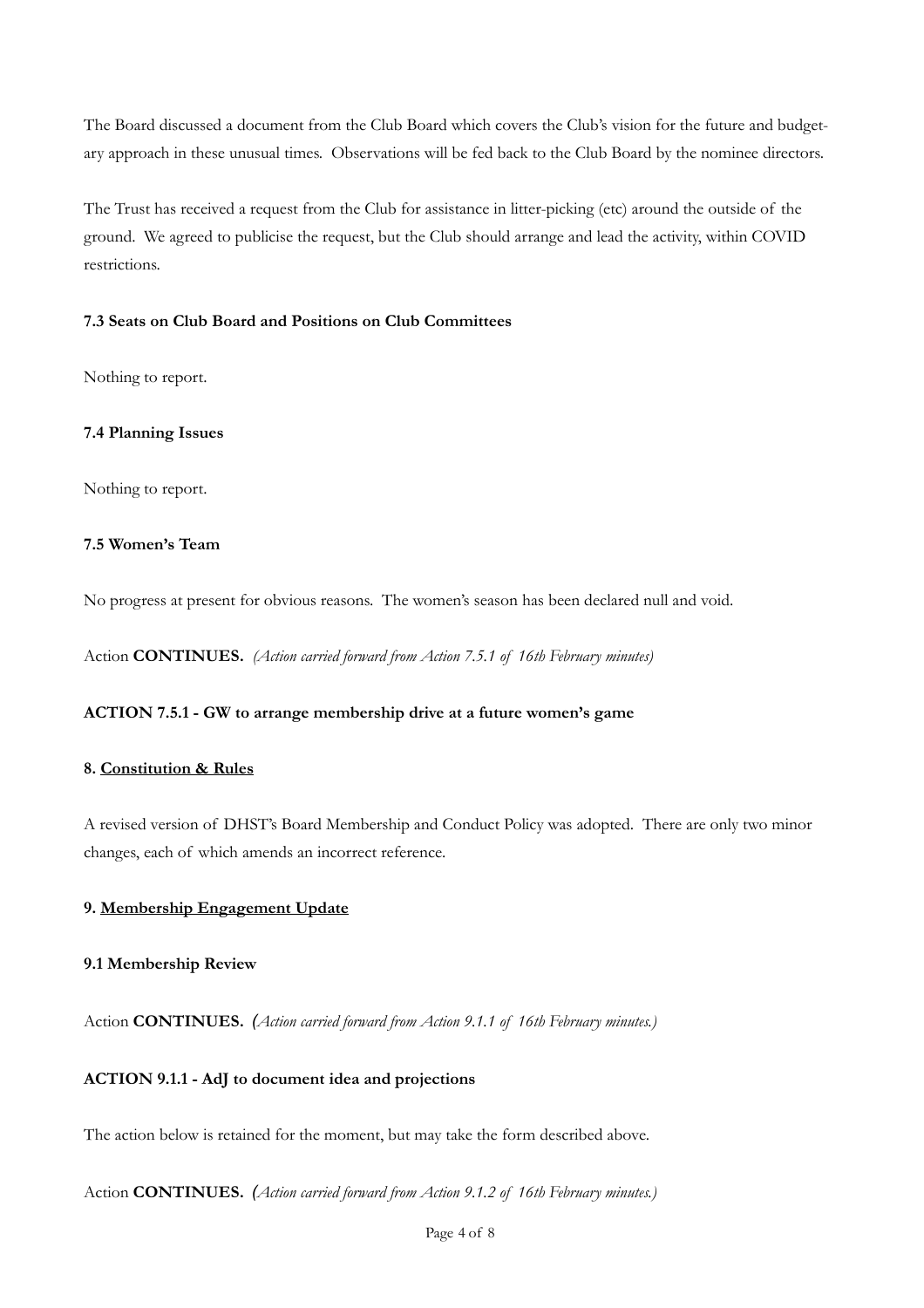# **ACTION 9.1.2 - AK will email people whose membership lapsed 2-3 years ago to encourage them to rejoin when text is agreed**

A Membership sub-group consisting of SP, GW, AS, AdJ, AK, MS and TS was formed to plan the coming renewal process. The group will meet in the next week, with the intention that it make recommendations for agreement at the April Board meeting and rapid implementation.

The Board agreed that membership cards will take the form of business cards with the year on, and that the process will be handled (as far as possible) through Purple.

Joiners will be able to opt for:

- just joining
- joining and receiving pin and card by post at an extra charge (to cover postage)
- joining, buying other items, and receiving pin and card by post with no increase to the postage charge for their other purchases.

PM will check the constitution to determine the membership status of people who, having joined, fail to pay the renewal fee.

# **ACTION 9.1.3 - PM will check membership status of people who don't pay renewal fee**

# **9.2 Coaches**

Nothing to report.

# **9.3 Community sub-group**

Action **CONTINUES.** *(Action carried forward from Action 9.3.1 of 16th February minutes)*

# **ACTION 9.3.1 - AS/MM/GW to progress discussion re Kail Foundation relationship and respective responsibilities**

TS has joined the FSA Environment working group, the work of which may include the development of guidance for clubs and Supporters' Trusts. This topic now relates to the wider DHFC Vision.

Action **CONTINUES.** *(Action carried forward from Action 9.3.2 of 16th February minutes)* 

#### **ACTION 9.3.2 - TS/SP to progress sustainable bar materials initiative when appropriate**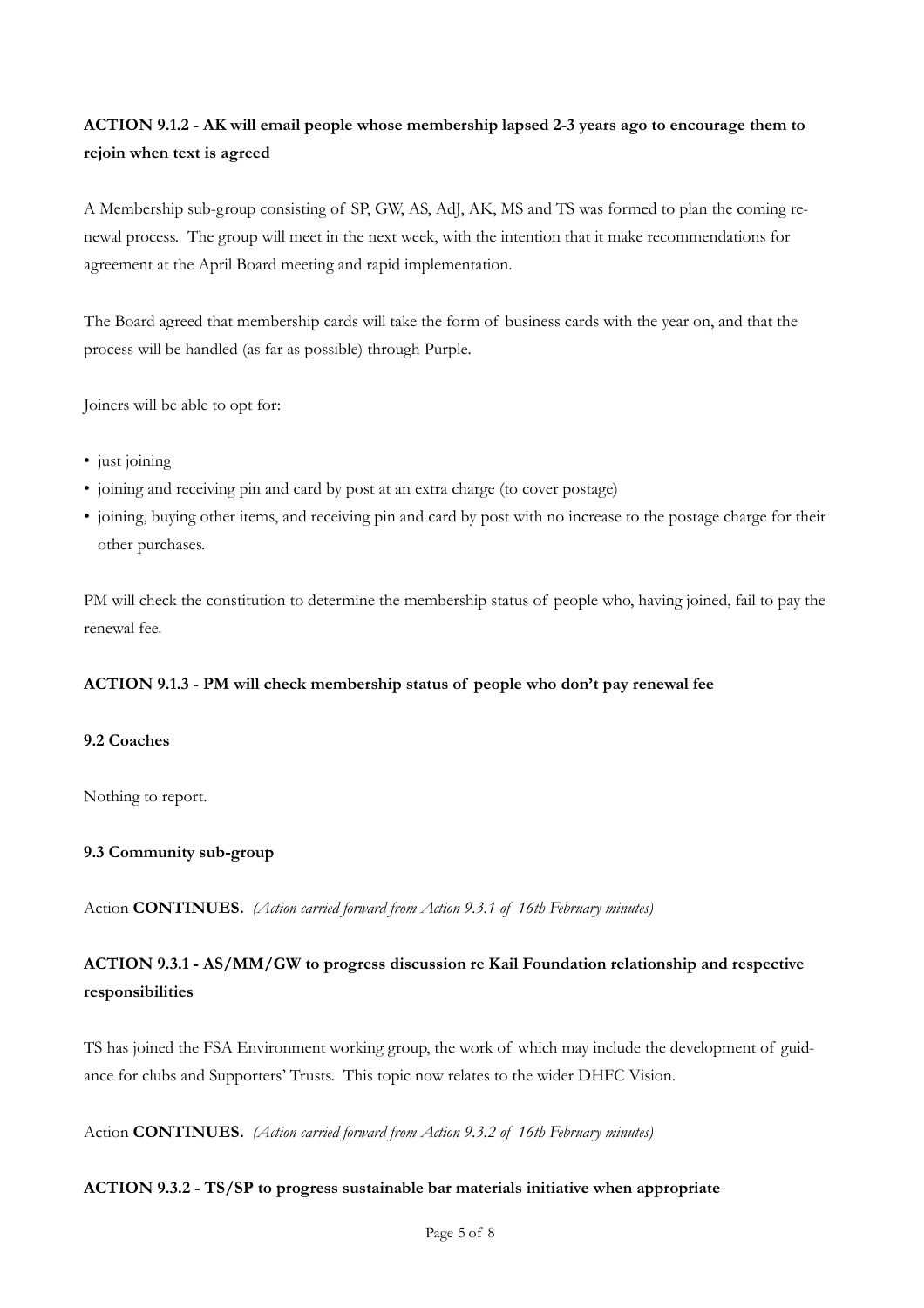The Trust has been discussing the White Ribbon initiative with the Club with the aim of the Club signing up. Recent events have made this even more important. TS will write a note to the Club Board (on behalf of the Trust Board) explaining what we think should be done.

Action **CONTINUES.** *(Action revised from Action 9.3.3 of 16th February minutes.)*

#### **ACTION 9.3.3 - TS to write to Club Board re White Ribbon initiative**

Action **CONTINUES.** *(Action carried forward from Action 9.3.4 of 16th February minutes.)*

**ACTION 9.3.4 - PM to ensure that sustainability is examined post-COVID**

**10. Finance update**

# **10.1 Finance Overview**

Action **CONTINUES.** *(Action carried forward from Action 10.1.1 of 16th February minutes.)* 

#### **ACTION 10.1.1 - LB to produce financial model of Trust's year**

The position re rates on the Trust shop remains unclear.

Action **CONTINUES.** *(Action carried forward from Action 10.1.2 of 16th February minutes.)* 

# **ACTION 10.1.2 - AdJ/MH to investigate whether we should be paying rates on the shop**

# **10.2 100 Club**

*(The Secretary had submitted a monthly report in accordance with the Board's reporting policy.)*

AK has produced an initial version of a website page for one-off sales of 100 Club tickets.

Action **CONTINUES.** *(Action amended from Action 10.2.1 of 16th February minutes.)* 

# **ACTION 10.2.1 - AK and PM to finalise new 100 Club payment option**

Action **CONTINUES.** *(Action revised from Action 10.2.2 of 16th February minutes)* 

# **ACTION 10.2.2 - GW/MS to get 100 Club draw results on DHTV when possible**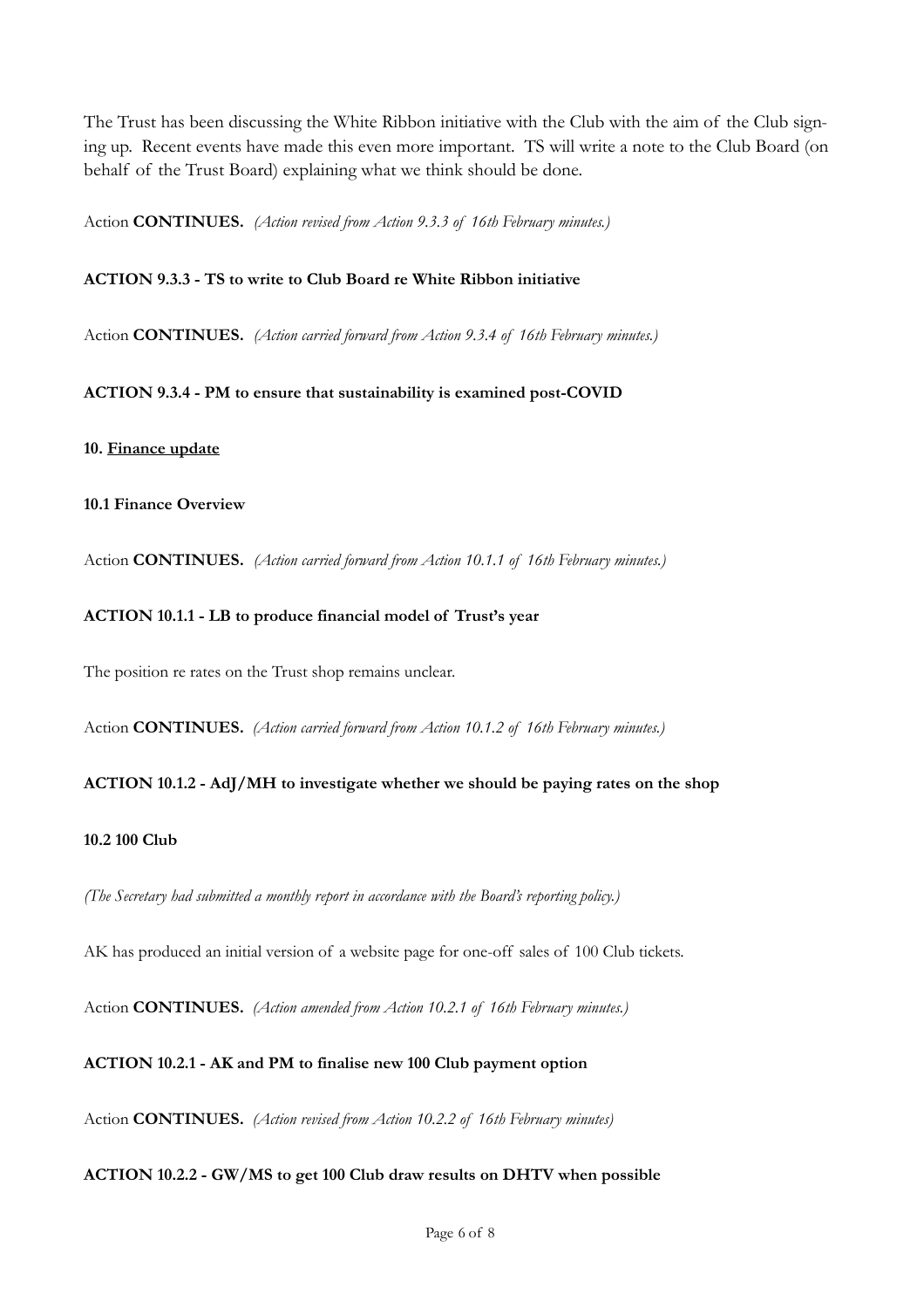Action **CONTINUES.** *(Action carried forward from Action 10.2.3 of 16th February minutes)*

# **ACTION 10.2.3 - GW/MS/PM to discuss how to improve promotion of the 100 Club.**

#### **10.3 Donations**

Action **CONTINUES.** *(Action carried forward from Action 10.3.1 of 16th February minutes.)*

**ACTION 10.3.1 - AdJ to contact BC about investing a recent donation in the Club.**

# **11. Merchandising update**

Action **CONTINUES.** *(Action carried forward from Action 11.1 of 16th February minutes.)*

# **ACTION 11.1 - MH/AdJ to consider licensing proposal and discuss with BC**

# **12. Communications & website update**

Action **CONTINUES.** *(Action carried forward from Action 12.2 of 16th February minutes.)*

# **ACTION 12.1 - Comms leads to give monthly plans to MS**

Action **CONTINUES.** *(Action carried forward from Action 12.3 of 16th February minutes.)*

# **ACTION 12.2 - MH to consider general Trust advertising on DHTV**

GW has begun the website improvement process.

Action **CONTINUES.** *(Action carried forward from Action 12.3 of 16th February minutes.)*

# **ACTION 12.3 - GW to co-ordinate updating of website**

We have received a number of requests for interviews from students. Board members will handle these; MS will co-ordinate.

The Board congratulated GW on her appearance on Football Focus, and MM on his contributions to SE22 & SE23 magazines.

AdJ will draft a newsletter for the membership.